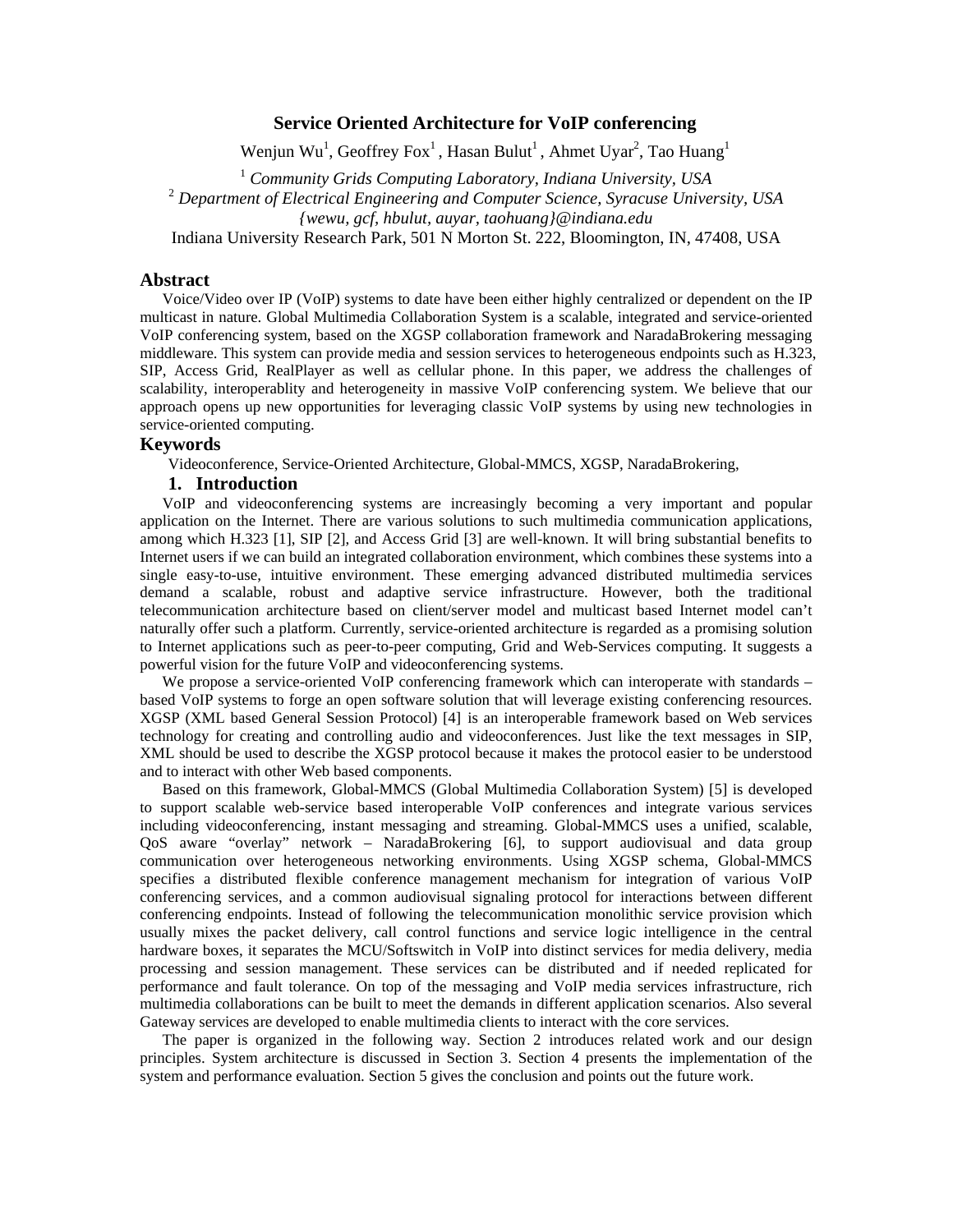### **2. Related Work**

The VoIP conference has been existed over years. The well-known solutions include H.323, SIP and IETF MMUSIC [7]. Here we introduce them briefly and compare them with our design principles.

### **2.1 H.323 and SIP**

H.323 is a communication standard produced by the ITU, initiated in late 1996, and aimed at the emerging area of multimedia communication over LANs. It is widely supported by many commercial vendors and used throughout the world in commercial and educational markets. H.323 is defined as an umbrella standard specifying the components to be used within an H.323-based environment. It provides conference management functionality for VoIP conferences using the call signaling functionality of H.225 [8], H.245 [9]. These protocols provide call set-up and call transfer of real-time connections to support small-scale multipoint conferences. The protocol H.243 [9] defines some commands between the MCU and H.323 terminals to implement audio mixing, video switch and cascading MCU. H.243 commands have been included in H.245. For the data part of a conference, the conference management of the T.120 recommendation [11] is used. This standard contains a series of communication and application protocols and services that provide support for real-time, multi-point data collaborative applications including desktop data conferencing, multi-user applications, and multi-player gaming.

An H.323 conference system for packet switched networks can include one or more of the following functional components: terminals, gatekeeper (GK), multipoint controller (MC), multipoint processor (MP) and multipoint control unit (MCU). The H.323 control messages and procedures define how these components communicate. The H.323 MC and each H.323 participant in the conference establish an H.245 control connection to negotiate media communication types. The MP provides media switching and mixing functionality, e.g. the MP decides which of the media streams generated by the clients will be forwarded or mixed as a single stream. The H.323 Gatekeeper provides services such as address translation, RAS control, call redirection and zone management to H.323 clients. The gatekeeper may also provide other optional functions such as call authorization and call accounting information.

 The Session Initiation Protocol (SIP) defines how to establish, maintain and terminate Internet sessions including multimedia conferences. Initially SIP was designed to solve problems for IP telephony. To this end, SIP provides basic functions including: user location resolution, capability negotiation, and call management. All the capabilities are basically equivalent to the service H.225 and H.245 in H.323 protocol. The major difference is that SIP was designed in a text format and took request-response protocol style like HTTP. But H.225 and H.245 were defined in a binary format and kept a style of OSI (Open System Interconnection). Therefore SIP has some advantages of interaction with web protocols like HTTP in VoIP industry. More importantly, SIP doesn't define the conference control procedure like H.243 and T.120. Additional conference control mechanisms have to be implemented on the base of SIP to support the AV and data collaboration. Recently SIP research group begun to develop their framework and produced a few drafts. But SIP work is still in the beginning phase and has not been widely accepted.

A SIP system usually includes SIP clients, a SIP Proxy Server, a Registrar Server, a Location Server, and a Redirect Server as well as a SIP Multipoint Control Unit (MCU). The SIP Proxy Server primarily plays the role of routing, enforcing policy of call admission. The proxy interprets and if necessary, rewrites specific parts of a request message before forwarding it. The SIP registrar accepts REGISTER requests and places the received information in those requests into the location service for the domain it handles. In addition, the SIP Proxy provides instant messaging service, forwarding SIP Presence Event messages and SIP text messages to SIP clients. Both H.323 and SIP products are centralized conferencing systems which don't have good scalability because they usually rely upon a single conference server (MCU) for multiparty communication.

#### **2.2 IETF MMUSIC and Access Grid**

 The IETF's Multi-Party Multimedia (MMUSIC) working group proposed its own solution SCCP (Simple Conference Control Protocol) [12], but gave up and removed conference control from the WG charter in 2000. The project Access Grid started from the MBONE tools: VIC and RAT, and is also trying to define its own conference control framework rather than SCCP.

Access Grid can support a large scale videoconference based on a multicast network. Access Grid provides the group-to-group collaborations among 150 nodes connected to Internet 2 world wide. Access Grid improved MBONE audiovisual tools VIC and RAT. Permanent virtual meeting rooms were also introduced in Access Grid as "virtual venue" for the purpose of collaboration services management. Users are allowed to establish their own venue server which hosts the information about the user registration and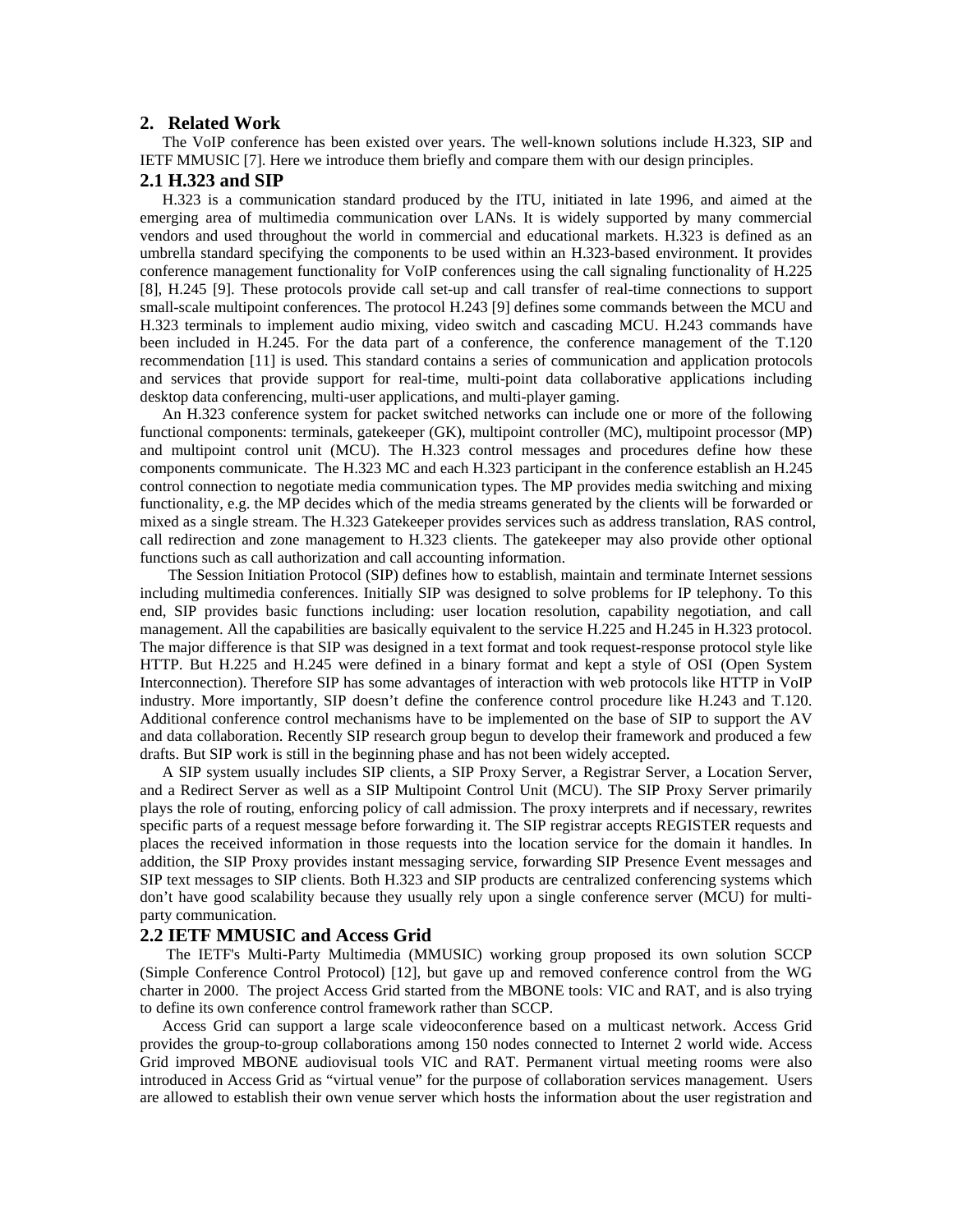venue addressing and offers rendezvous service to all the users. Users have to log into the venues server and start the multimedia clients in their nodes for communication through multicast and unicast bridges. The major advantage of multicast used by Access Grid is the conceived scalability in the architecture. However, network administrators and service providers are reluctant to deploy multicast because of complicated management, the NAT/Firewall barrier and potential security issues. All these problems discourage people without access to high-speed networks from using multicast and Access Grid.

# **2.3 Skype**

Kazaa [13] is one of the most popular and widely used p2p system, with over 85 million downloads worldwide and an average of 2 million users online at any given time. In the beginning, Kazaa only provided file sharing service. Kazaa nodes dynamically elect 'super-nodes' that form an unstructured overlay network and use query flooding to locate content. Regular nodes connect to one or more supernodes to query the network content and use HTTP protocol to directly download the selected content from the provider. In 2003, Kazaa extended its service to VoIP world by launching Skype [14] p2p VoIP solution and gained a big success. Skype was trying to address the problems of legacy VoIP solutions by improving sound quality, achieving firewall and NAT traversal and using p2p overlay rather than expensive, centralized infrastructure. It also provided supplemental features like instant messaging service. The Skype nodes organize themselves into a peer-to-peer overlay, using a super-node architecture. Super-nodes are operated by the Skype Corporation, which also controls user names and authorization. All end-to-end communication, both voice and IM is encrypted for security. Skype uses iLBC [15], iSAC [16] implemented by GlobalIPSound [17]. These codecs are excellent audio codecs which have very good tolerance of packet loss and fancy echo cancellation algorithm.

## **2.4 Summary of Issues**

Although all of these systems have advantages, they are not sufficient for building our proposed advanced service-oriented VoIP conferencing systems:

- (1) SIP has very limited supported for conference control.
- (2) In H.323 framework, AV collaboration and T.120 are not well integrated. Moreover, the AV communication services and T.120 overlay networks don't have very good scalability.H.323 and T.120 is designed in a relative complicated OSI model. It is not easy to understand and develop in their APIs.
- (3) Access Grid heavily depends on multicast service and limited number of unicast bridge servers in the Internet 2. Since it doesn't have overlay substrate to support further deployment in heterogeneous Internet users, most users of Access Grid are institutions connected with Internet 2.
- (4) Obviously, Skype peer-to-peer approach is quite promising. But it uses its own propriety protocols and can't interoperate with other legacy VoIP clients such as H.323 and SIP. Moreover it can only support audio conferencing and currently has no video service.

## **2.5 Our design principles**

Internet has evolved from simple data communication network into an indispensable and sophisticated service delivery infrastructure. And many up-to-date software technologies such as XML, SOAP, Web-Service, Publish /Subscribe messaging as well as peer-to-peer computing have emerged and started to change the Internet applications. These new technologies enable the new service-oriented architecture for VoIP conference systems:

(1) A scalable, robust and QoS-aware "overlay" network is needed to support multimedia group communication over heterogeneous networking environments. Such an overlay network should be able to go through firewall and NAT, provide multicast service in whatever unicast and multicast networks, make intelligent QoS routing and offer reliable data delivery in whatever loss network. It also can be configured as P2P or distributed server-based overlay to provide differential services for VIP and regular users. This extends the very successful Skype messaging to a Grid and Web-Service environment.

 (2) A common AV signaling protocol has to be designed to support interactions between different AV collaboration endpoints. For example, in order to get the H.323, SIP and MBONE endpoints to work in the same AV session, we have to translate their signaling procedures into our common procedure and build the collaboration session. A core conference control mechanism is required for establishing and managing the multi-point conference. The service of this part is quite like T.124 [18] (Generic Conference Control) in T.120 framework. However this mechanism will provide more flexible facilities to describe application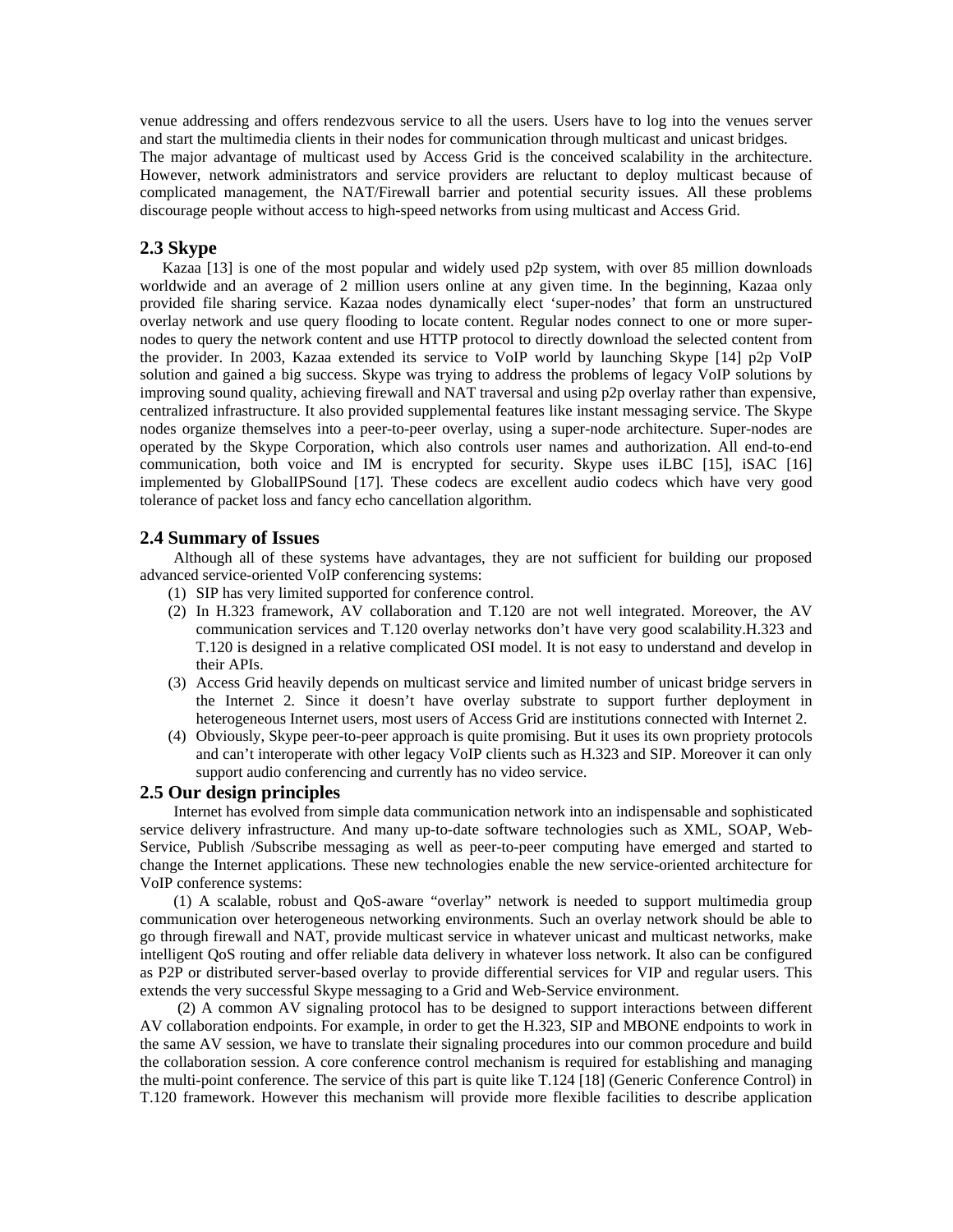sessions and entities. And it can be designed in a more scalable approach based on the powerful publish/subscribe messaging services. All description information for the applications and sessions can be kept in XML format rather than binary format, which will lead to interoperability, easier development and ability to tap important useful capabilities like security and metadata frameworks being developed for web services.

 (3) A distributed media and session service management mechanism has to be introduced to address the scalability issue in VoIP conferencing. And for heterogeneous clients, sometimes they need customized multimedia service to adapt media streams to their capability. The service overlay network allows the users to locate the suitable service resources and compose them into a service workflow for their purpose. Based on the scalable peer-to-peer service discovery, the service management mechanism can be considered together with the session management functionality.

### **3. Global-MMCS: A Service-Oriented Multimedia Communication System**

Figure 1 shows the service-oriented architecture of Global-MMCS. NaradaBrokering offers the media delivery, storage services and service discovery to various users. Media processing service defines the specific data processes necessary for collaborations such as media adaptation and media mixing. Session management service can control the associated media service instance, maintain the session membership, and enforce floor control.



Figure 1. Global-MMCS: A Service-Oriented VoIP System

 Publish/subscribe systems provide a messaging middleware that decouples producers and consumers on time, space and synchronization. In a wide-area VoIP conferencing system, the heterogeneity in clients is a big issue for the scalability, especially for video. A filter component in publish/subscribe model can make necessary media processes such as transcoding, traffic reshaping, resizing and color transformation to create the customized streams for receivers. The XGSP framework provides clients a rich XML tool to describe their capabilities and characteristics of network connections. Whenever a client subscribes a media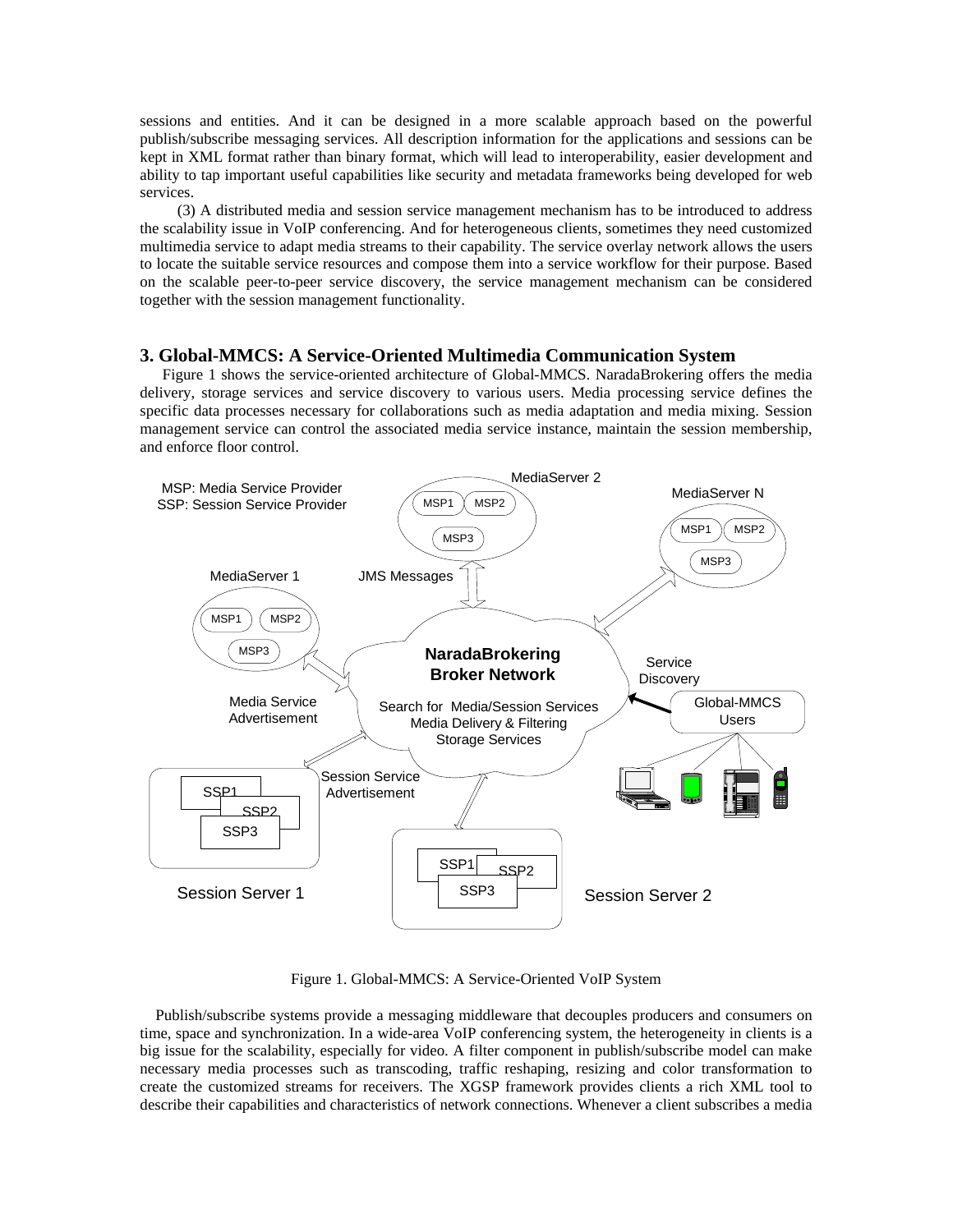stream, Global-MMCS checks the format and bitrate of this stream against the customization specification and inserts a proper filter in the media delivery path.

### **3.1 Media Delivery Service**

NaradaBrokering is publish/subscribe a messaging overlay network consisting of a dynamic collection of brokers. The brokers can be self-organized into a hierarchy topology to support fast routing. The performance of connections between brokers is also monitored for the QoS routing decision. The NaradaBrokering transport framework facilitates easy addition of transport protocols for communications between NaradaBrokering nodes. One of the most important elements in the transport framework is the Link primitive, which encapsulates operations between two communications endpoints and abstracts details pertaining to communications and handshakes. Currently TCP, UDP, RTP, Multicast, SSL and HTTP based implementations of the transport framework exist.

#### **(1) RTP Topic and RTPEvent**

Since publish-subscribe systems are not designed to serve real-time multimedia traffic, they are usually used to deliver guaranteed messages by employing reliable transport protocols. In addition, they do not focus on delivering high bandwidth traffic or reducing the sizes of the messages they transfer. It is more important for them to provide more services than saving bandwidth. In publish/subscribe messaging systems, messages tend to have many headers, related to the content description, reliable delivery, priority, ordering, distribution traces, etc. Since audio and video streams do not require them, many of these headers are unnecessary. For example, a message in Java Message Service [19] has at least 10 headers. Many of them are redundant in the context of audio and video delivery. These headers take around 200 bytes when they are serialized to transfer over the network. Then, there is the cost associated with serializing and deserializing the multimedia content. Therefore, we need to design a new event type with minimum headers and minimum computational overhead.



Figure 2. Serialized RTPEvent

RTPEvent encapsulates media content that comprises of 4 elements. There are two headers identifying the event type. Both headers are 1 byte. Event header identifies the event as RTPEvent among other event types in NaradaBrokering system. Media header identifies the type of the RTPEvent such as audio, video, RTCP, etc. To eliminate echo problems arising from the system routing content back to the originator of the content, information pertaining to the source is also included. This information can be represented in an integer, which amounts to 4 bytes. Finally, there is the media content itself as the payload in the event. Although, in Figure 2 an RTP package is seen as the payload, it can be any data type. Therefore, the total length of the headers in an RTPEvent is 14 bytes. 14 bytes is small enough to add to each audio and video package transferred in the system.

Because a lot of other RTP based clients from H.323, SIP and Access Grid need to be supported in Global-MMCS, we have developed a specialized implementation of the NaradaBrokering transport framework called RTPLink for both UDP and Multicast. This process entailed an implementation of the Link interface which abstracts the communication link between two entities. The RTPLink can receive raw RTP packages over UDP or multicast from legacy systems, wrap them in RTPEvents and propagate through the protocol layer in the broker node. Once it reaches the protocol layer, the event is routed within the distributed broker network.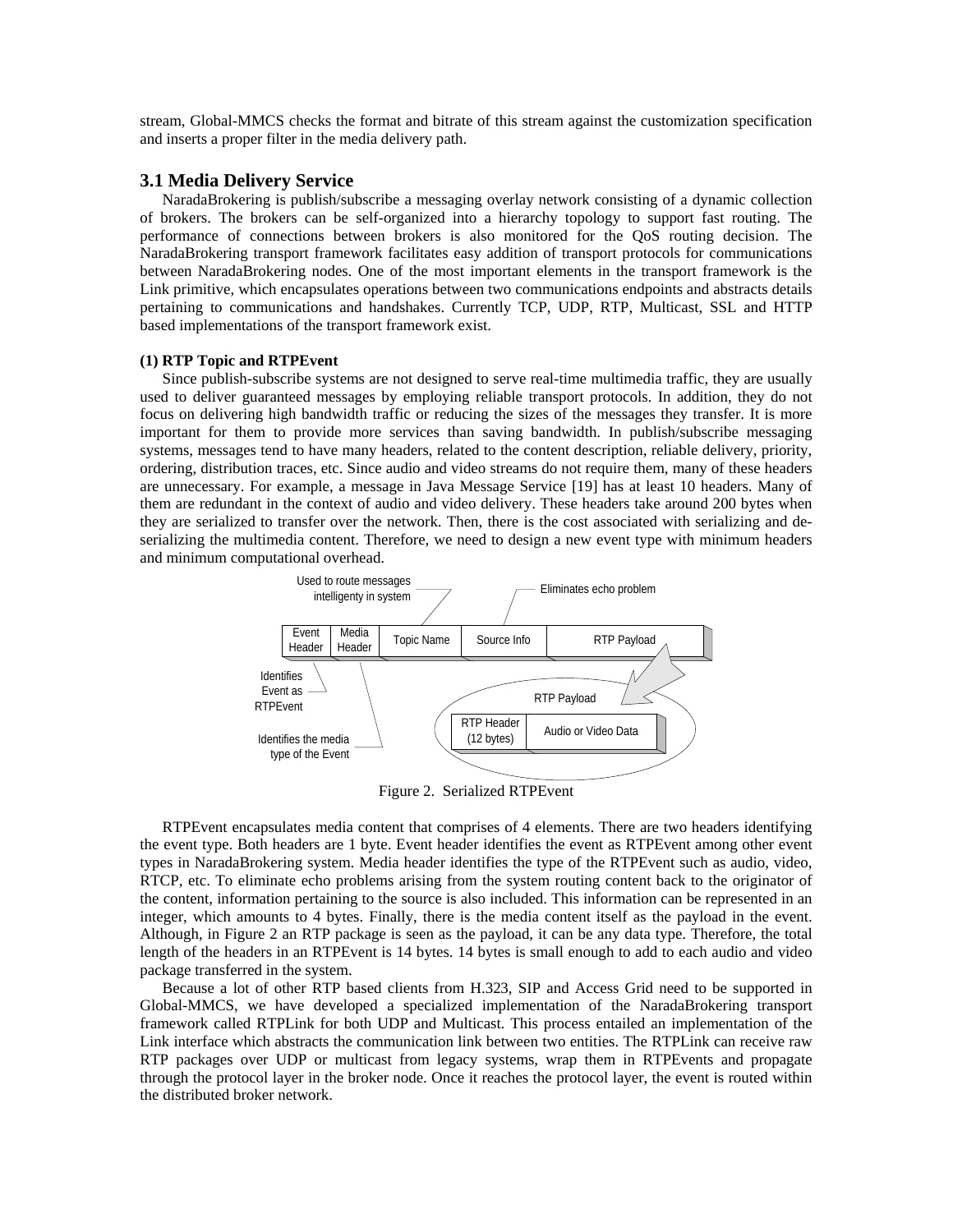The RTPLink deals with the initialization, registration and data processing on the communication link. During the initialization process, the RTPLink is provided a port number to listen for packages from the legacy client at the other end, and also the IP address and the port number of the legacy client to be able to send packages. For registration purposes, the RTPLink is assigned a NaradaBrokering-ID and the RTPLink subscribes to the topic corresponding to its meeting. In the data processing part, the RTPLink constructs the RTPEvents for processing within the broker network when it receives media packages. On the other hand, when an RTPEvent is ready to be sent to the legacy application, the RTPLink retrieves the RTP payload from the RTPEvent and sends it to the legacy application based on the parameters specified during initializations.

We are independently relating these ideas to work on fast XML and SOAP to properly place this work in a web-service framework [21].

### **(2)Communication Performance Monitoring and QoS Routing**

Every broker in NaradaBrokering incorporates a monitoring service that monitors the state of the links originating from the broker node. An implementation of the Link primitive can measure and report performance factors such as bandwidth, jitter, transit delays, loss rates and system throughputs**.** The Monitoring Service cycles through this list of links at regular intervals to retrieve performance information from each link. The Monitoring Service encapsulates performance data gathered from each link in an XML structure and reports these retrieved information to the Aggregation Node**.** Each Aggregation Node aggregates performance data from monitoring services running at multiple nodes. We query the XML file using XPath to detect network conditions from the aggregated performance data. All the metrics can be checked for thresholds. If a certain threshold is reached then the broker node can be informed to take actions to correct the situation.

Individual brokers maintain weighted broker network maps (BNMs) that are used to compute routes to reach destinations. Aggregated information can be used to dynamically update the costs associated with traversal. Similarly, certain routes can be invalidated as a result of certain network conditions. Event routing is the process of disseminating events to relevant clients. This includes matching the content, computing the destinations and routing the content along to its relevant destinations by determining the next broker node that the event must be relayed to. As an event flows through the system, the associated trace is modified to snapshot the event's dissemination within the broker network. These routing traces indicate – and can be used to verify – an event's dissemination within various parts of the broker network. Routing decisions are made on the basis of this trace information and the computed destinations.

### **3.2 Media Processing Service**

Computation and storage resources connected with NaradaBrokering brokers are service containers that can host both media processing and session management service. XGSP framework specifies the XML scheme for describing the media processing and session management services. Each service provider can advertise its service XML description to the connected broker. Allowing clients to use XPATH or SQL-like queries, NaradaBrokering offers scalable resource search for service discovery through its routing and event matching mechanism. A service requestor can specify the on-demand service in the form of XPATH and search scope. After the query result returns, it can choose the best one based the evaluation criteria and negotiate with the target service provider to create a service instance.

Each broker may have a registered media service container called MediaServer, which hosts various compute intensive media processing services. All service providers implement the interface required by the server container to be able to run inside. MediaServer can create, start and stop media service instances. In addition, it advertises these service providers and reports the status information to the broker regarding the load on that machine. Media service customers which are usually XGSP audiovisual session servers can locate the best container and request a service instance to execute in the container.

A media service is a functional entity which can receive one or multiple media streams, make some processing, and output one or multiple media streams. In most cases, a simple media service should be organized in a media filter chain. Filter can be either as simple as bit-stream parsing, or as complicated as decoding and encoding. Composite media services are usually acyclic computation graph consisting of multiple filter chains.

In VoIP field, typical media services include: stream adaption, transcoding, audio-mixing and videomixing. Audio mixing is very important to those clients that can't receive multiple RTP audio streams and mix them. Video mixing service improves the visual collaboration especially for those limited clients which can only handle a single video stream. Transcoding helps to generate a new stream which is encoded in the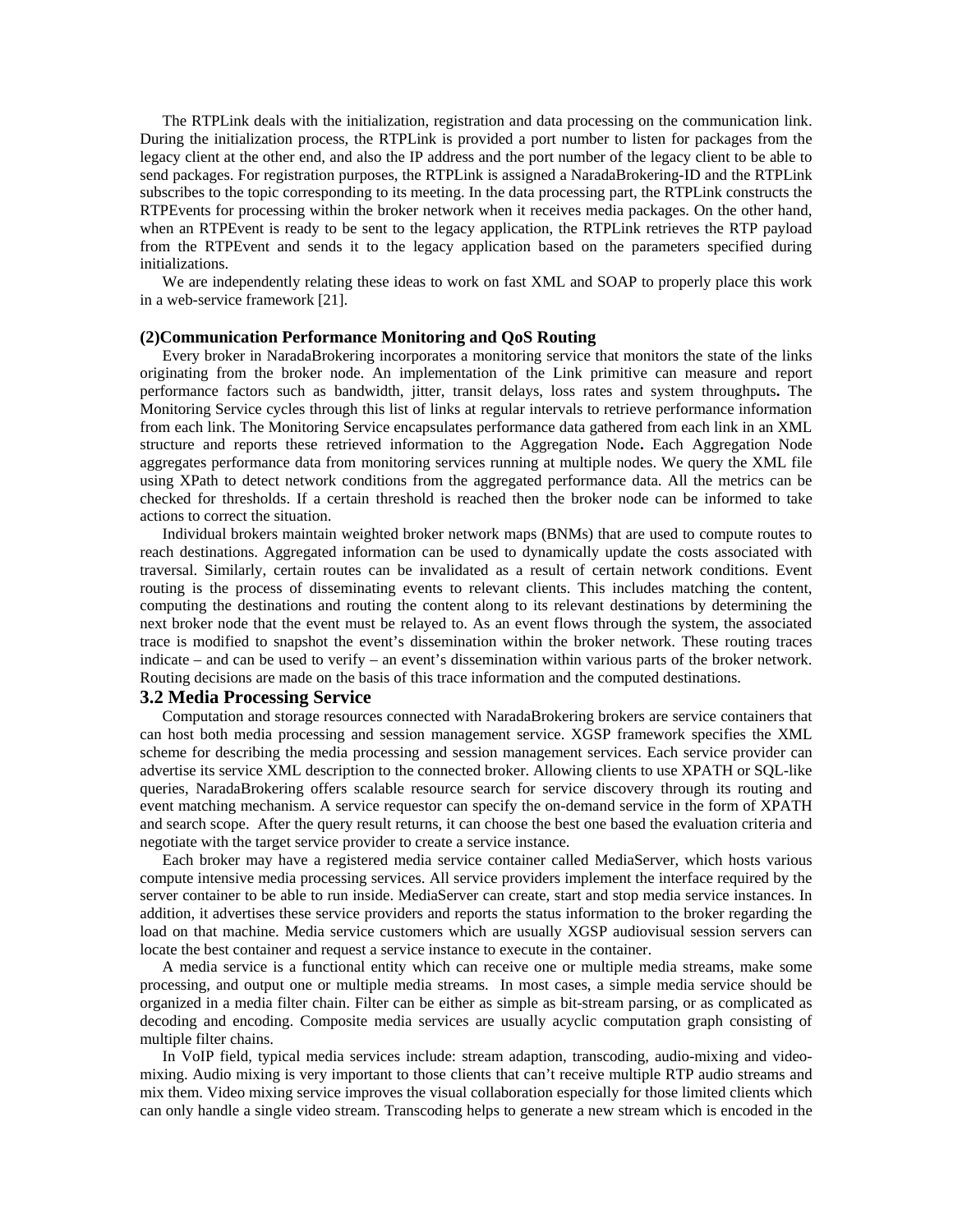format wanted by the user. For examples, if a RealPlayer user needs to receive a video encoded in H.261 RTP, a RealStream producer is needed to first decode the H.261 video and generate a new RealFormat stream.

The media service container can also support the extension of third-party media processing services. A service description interface is defined for the third-party developers. Moreover, even if only codec implementation is presented, it is also possible for the intelligent engine in the container to adaptively organize the transcoding filter chain and automatically generate the media service template.

#### **3.3 Session Management Service**

Here the session is not only about the group of people using whatever clients to collaborate but also the associated media services. XGSP audiovisual sessions have five states: created, canceled, activated, deactivated and finished. The states are managed by the XGSP AV session server. A XGSP user can initiate an audio-visual session at first. This created session can be activated by the session server after the meeting time arrives and the needed service instances are created. Figure 3 shows the interaction between users and services components for the session management procedure.



Figure 3 XGSP Session Management in a service-oriented way

Each session server may host limited numbers of active XGSP AV Session. The exact number depends upon the workload and the computation power of the machine. The session initiator will firstly locate the right session provider to create a session service instance – session server, for a particular XGSP AV session. Then, this session server will locate the necessary media service resource on demand. In the current implementation, a default audio mixer is created to handle all the audio in the session. Private audio mixers can be created for private sessions for subgroups in the session. And video mixers can be created by the session server by the request of the client. An image grabber is created when a new video stream is detected in the session. Customized transcoding services can be created when a user sends a matching request. For example, a mobile client like PDA connected to Wi-Fi, which only has limited processing power wants to choose a 24 4-CIF MPEG-4 video, a transcoding process pipeline consisting of frame rate adapter , video size downsampler and color transformation, is needed to adapt the stream. Another example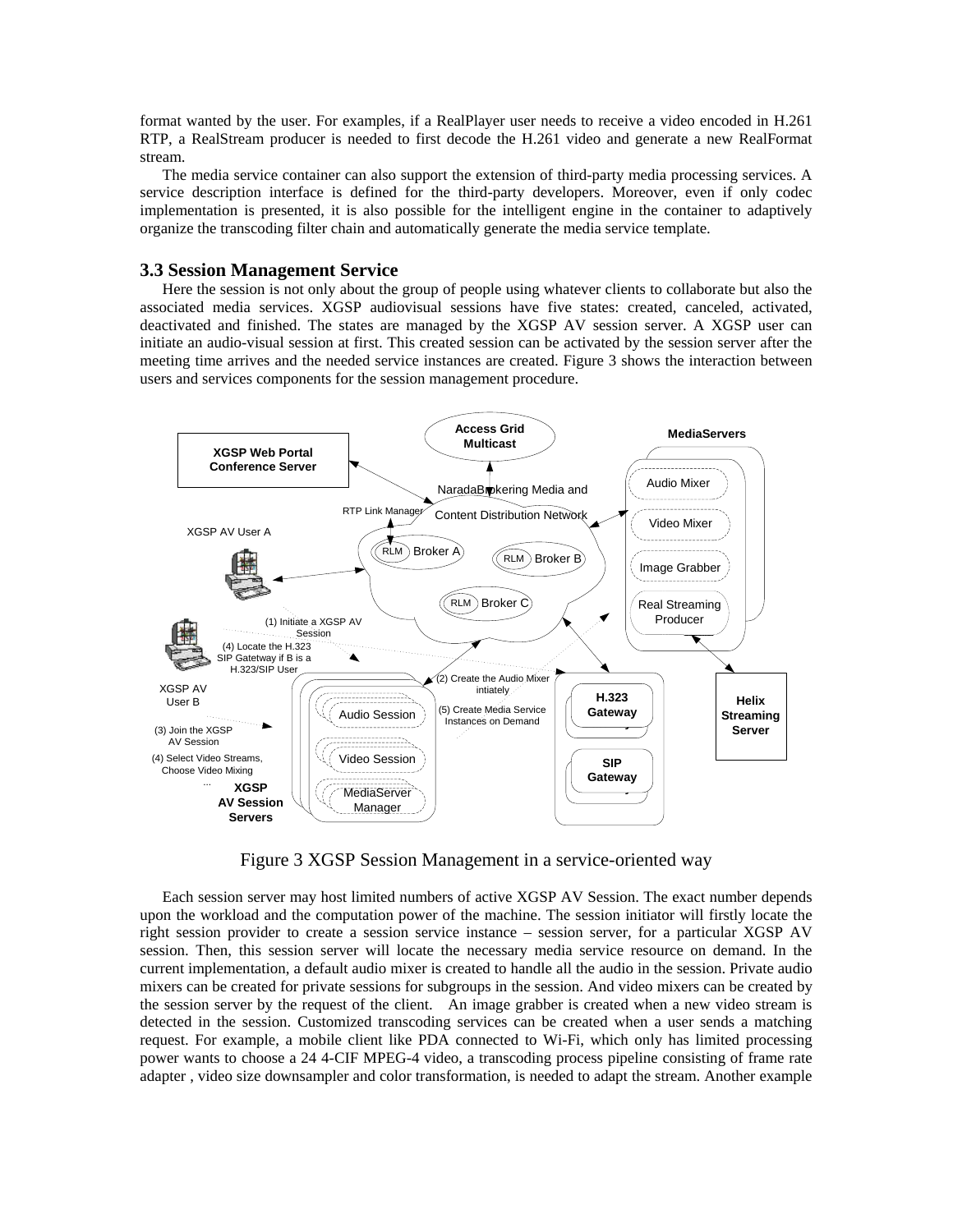is if an H.323 terminal which can only handle H.261 and H.263 codecs wants to display a MPEG-4 video, it will ask the session server to start a MPEG-4-to-H.261 transcoder.

The AV Session Server also involves the management of XGSP sessions for other legacy clients like H.323, SIP and RealPlayer. Global-MMCS has H.323, SIP, and RealStreaming Gateways for adapting H.323, SIP terminals and RealPlayers. The XGSP AV Session Server needs to collaborate with these Gateway Servers to deal with the session control layer problems in this heterogeneous collaboration system. The H.323 and SIP gateway transform H323 and SIP messages into XGSP signaling messages. The RealStreaming Gateway gets the encoding jobs from the Session Server and generates the RealMedia streams from the selected conferencing AV streams. These session boarder services are organized in the slightly different way from media service. For H.323/SIP Users, the H.323/SIP Console firstly launches a search for the local H.323/SIP Gateways. So H.323/SIP session service is different from media service model, because of NAT/Firewall issues, each service should work in the local way. And let's users themselves to locate the right Gateway and register their terminals/UA to it. For celluar phone Users, they have to contact the wireless provider at first. Global-MMCS runs the mobileGateway at the edge of wireless network. For real-streaming Users, the XGSP session server needs to create a RealStreaming Producer instance which is able to encode up to 4 real-streaming encoding jobs according to the demand.

Since NaradaBrokering can publish the performance monitor data *in* the form of XML document, the AV Session Server should subscribe to this network performance topic. From these performance data and broker network maps, the Session Server can estimate the delay and bandwidth between the service candidates and the requesting user. Based on the workload of the media service providers and estimated the performance metrics, the Session Server can find the best service providers and initiate a media service instance. Furthermore, the AV Session Server has to monitor the running of each media service instance. Through a specific NaradaBrokering topic, an active media service instance can publish some status metadata to notify the session server. If it fails to do within a period of time, the AV Session Server is responsible for restart it or locate a new service provider and start a new instance.

#### **4. Implementation and Performance**

We have released the initial version of Global-MMCS. It has several software components including: Media Server package, Session Server package, Web Server package, H.323 Server package, Real Streaming package. The whole system uses NaradaBrokering package for communication overlay and this software is also freely available in open source. All the audiovisual processing services, including the video mixer, audio mixer, the image grabber servers as well as the front end of RealStreaming Gateway are developed using Java Media Framework where we make available major performance improvements for this standard Java package. Extensive performance measurement have been made to evaluate the scalability of the system.

## **4.1 Performance of NaradaBrokering for Audio/Video Delivery**

The performance of the event brokering network is critical to the success of our VoIP conference system. We tested single audio meetings with varying number of participants on a broker. Table 1 shows the summary of the test results.

| Total<br><b>Users</b> | First user<br>Latency<br>(ms) | Last user<br>Latency<br>(ms) | Avg<br>Latency<br>(ms) | Avg<br>Jitter<br>(ms) | Avg<br>Late<br>Arrivals | Out BW<br>(Mbps) |
|-----------------------|-------------------------------|------------------------------|------------------------|-----------------------|-------------------------|------------------|
| 12                    | 0.5                           | 0.7                          | 0.6                    | 0.18                  | $\theta$                | 0.76             |
| 100                   | 0.5                           | 2.3                          | 1.4                    | 0.15                  | $\Omega$                | 6.4              |
| 400                   | 0.5                           | 7.9                          | 4.2                    | 0.21                  | $\Omega$                | 25.6             |
| 800                   | 0.5                           | 15.5                         | 8                      | 0.18                  | $\Omega$                | 51.2             |
| 1200                  | 0.5                           | 22.6                         | 11.6                   | 0.22                  | $\theta$                | 76.8             |
| 1400                  | 0.5                           | 26.5                         | 13.5                   | 0.26                  | $\Omega$                | 89.6             |
| 1500                  | 3.3                           | 32.3                         | 17.8                   | 0.44                  | 25%                     | 96.0             |
| 1600                  | 2260                          | 2290                         | 2275                   | 1.2                   | 100%                    | 102.4            |

Table 1 Test results of single audio meetings for one broker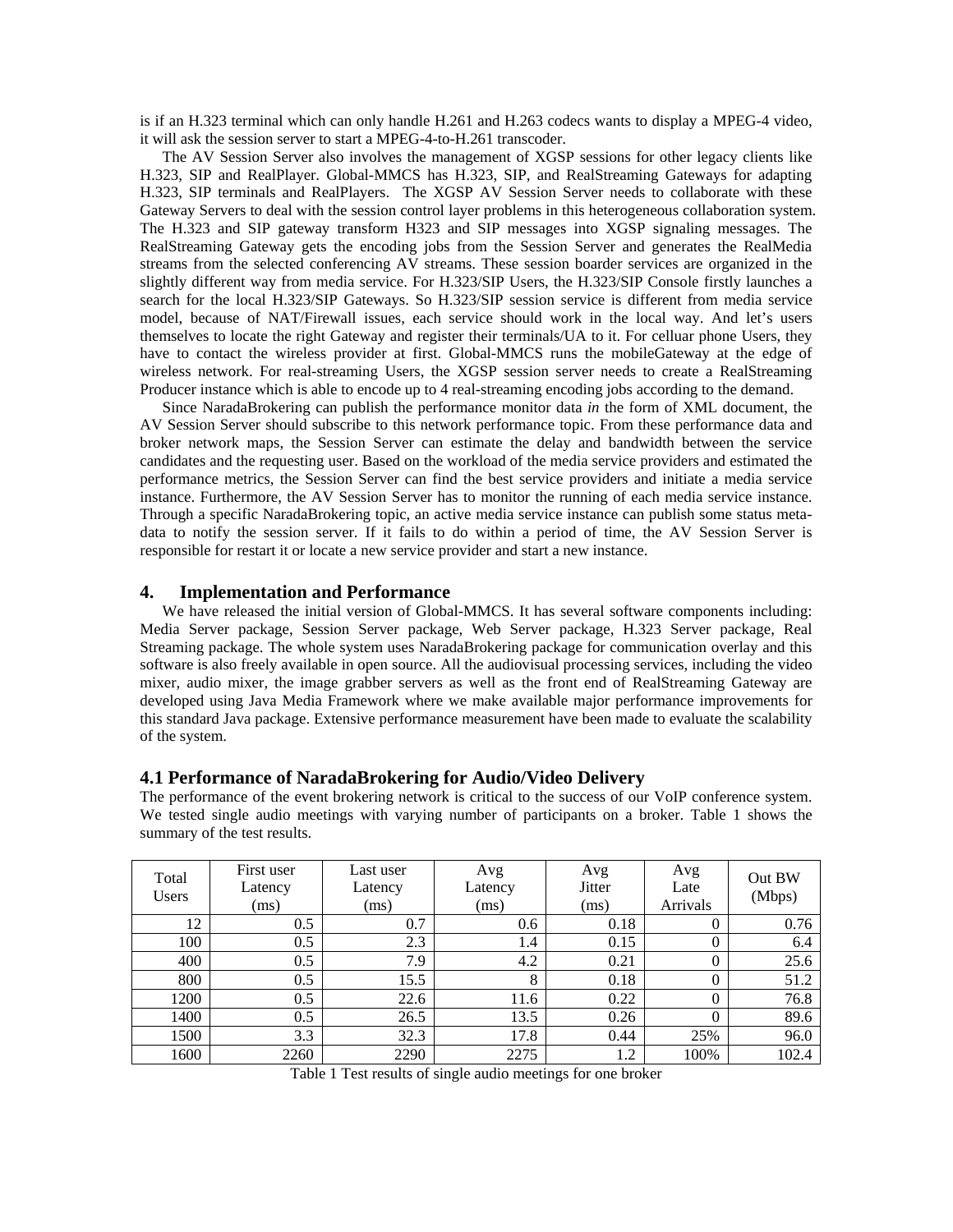All audio packets are the same size and they are evenly distributed in time (a packet every 30ms), and the routing of all packets in a stream takes the same amount of time on the broker. As long as the routing of a packet takes less than 30ms, the routing of one packet in the stream doesn't affect the routing of the next one. Therefore, the latency values of consecutive packets are almost the same for a user in a meeting. This results in very small jitter values. Moreover, the latency values for the first client are always constant and very small until the broker is overloaded. In addition, the routing time of an audio packet increases linearly by the number of participants in the meeting. The broker is overloaded when the routing of a packet takes more than 30ms. In that case, the next packet arrives before the routing of the current packet is completed. Each packet delays the routing of the next one and the latency increases constantly for the upcoming packets in the stream. In this test shown in table 1, the broker becomes overloaded when there are 1600 participants in the meeting.

We tested the performance of a single broker with single video meeting and multiple smaller meetings. The most important outcome of these tests was the fact that the broker was utilized much better for multiple smaller meetings than single large size meetings. It supported a higher number of participants with smaller latency and jitter values. Multiple meetings better balance the work of a broker within the 30ms interpacket gap. Figure 4 shows the average latency values of single video meeting tests and multiple video meeting tests for the same number of participants. In multiple video meeting cases, all video meetings had 20 participants. As the latency values show the average latencies of multiple video meetings are much smaller. Similarly, the jitter values and loss rates are also much smaller. Therefore, the broker was able to provide services to 700 participants in 35 video meetings with very little late arriving packages. It was able to support only 400 participants in the single video meeting test.



Figure 4 Average latencies of single and multiple video meetings

We also made experiments to investigate the performance of the delivery of audiovisual streams to geographically distant locations. Four sites include Indiana University in Bloomington Indiana, Florida State University in Tallahassee Florida, Syracuse University in Syracuse, New York and Cardiff University in Cardiff, UK. The test demonstrate that by running a broker in a remote site, significant bandwidth saving can be achieved and the bandwidth limitations can be overcome to support more participants. Moreover, running brokers in geographically distant locations can reduce the transit delays of packets considerably. Our analysis of the performance of the broker network shows that the NaradaBrokering has a very good scalability in supporting both voice and video communication. In our test setting, four brokers supported up to 6400 participants in an audio-conference and this number can be increased linearly by adding new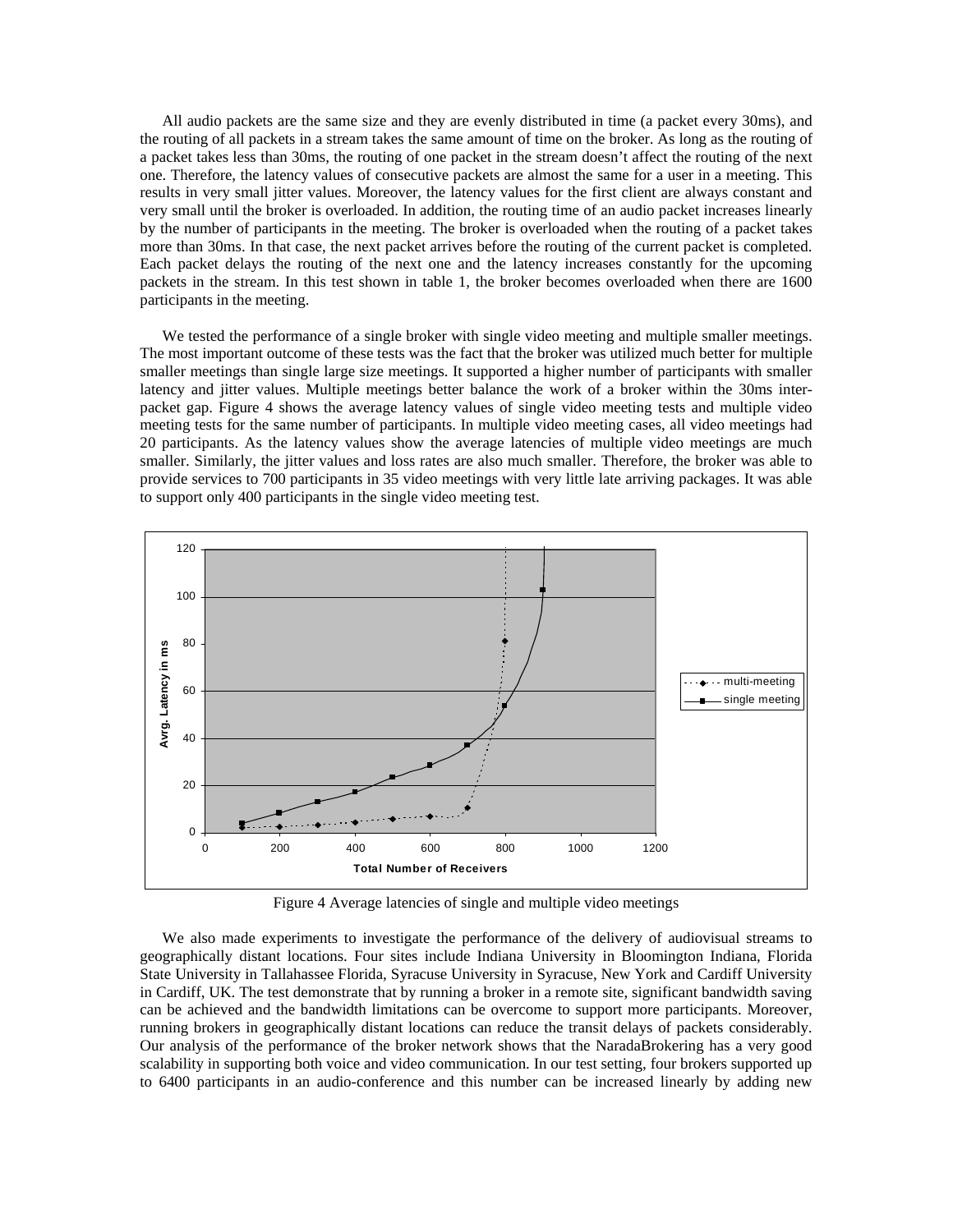brokers. The quality of stream delivery for large size meetings can be improved significantly by distributing clients among multiple brokers.

## **4.2 Media Service Performance**

We investigate the performance of media services in controlled experiments. All the service providers running in a single server are configured to create more service instance so that the overhead increase in the terms of CPU and memory usage in the server could be measured. Although there is some difference in the computation overhead generated by services, they are all computation intensive tasks. Since individual service instances can run independently and be attached to different XGSP AV sessions, it is quite easy to distribute them into many different distributed hosting servers with streams software multicast by the NaradaBrokering messaging infrastructure. Provided we instantiate enough media service resources, the scalability of the Global-MMCS can be guaranteed. We imagine that there is either a "farm of CPU's" in a Grid server based model or a P2P implementation, these media services are provided on the peer clients themselves. One can trade-ff and mix these models to get needed capability, performance and faulttolerance.

Table 2 shows the typical overhead caused by media services in commercial PCs. In the audio mixing test, if all the audio streams are ULAW, a machine can support around 20 mixing sessions. When we made tests with another more computing intensive codec, G.723, one machine can run only 5 mixing sessions. Therefore, on the average one machine may support around 10 mixing sessions. If every mixed video stream is encoded in H.261 and has an average bandwidth of 150kbps, a machine can host up to 4 video mixers. For the image grabber which transcodes a H.261 stream into a series of JPEG pictures, an ordinary machine can run around 50 image grabbers. And the Real Streaming producer has the similar overhead to the video mixing service.

| Media Services                | <b>Computation Overhead</b>                                 |  |  |
|-------------------------------|-------------------------------------------------------------|--|--|
| Audio Mixing                  | 46% while 20 audio mixers (six active speakers) are running |  |  |
| Video Mixing                  | 94% while 4 video mixers (4-way mixing) are running         |  |  |
| Image Grabber                 | 70% while 50 image grabbers are running                     |  |  |
| <b>RealStreaming Producer</b> | 90% while 4 23fps stream producers are running              |  |  |

Table 2. Typical computation overhead caused by media services

## **4.3 JMF Implementation**

Java Media Framework (JMF) [21] provides a unified architecture and messaging protocol for managing the acquisition, processing, and delivery of time-based media data. By exploiting the advantages of the Java platform, JMF delivers the promise of "Write Once, Run Anywhere" to developers who want to use media such as audio and video in their Java programs. Although JMF has some good quality for building multimedia service, it is well known to have the poor performance compared to Tcl/C++ based VIC intensively used by AccessGrid community.

During the development, we introduced some new data copying mechanism to improve the rendering performance of JMF library. Table 3 shows CPU overhead of the rendering one to eight video stream by VIC, the Global-MMCS client based on Sun JMF library and the client based on our optimized JMF library. Each video stream is a CIF-size 30-second video sequence encoded in H.261, and has average bandwidth 500kbps. It is obvious that the performance of JMF rendering has been improved by 200% and even outperforms VIC.

| <b>Stream</b><br><b>Number</b> | VIC-          | <b>Sun JMF Client</b> | <b>Fast JMF Client</b> |
|--------------------------------|---------------|-----------------------|------------------------|
|                                | $8\% - 9\%$   | $15\% - 16\%$         | $6\% - 7\%$            |
|                                | $13\% - 14\%$ | $24\% - 25\%$         | $9\% - 10\%$           |
| 3                              | 17% - 18%     | $33\% - 34\%$         | $15\% - 16\%$          |
|                                | $23\% - 24\%$ | $40\% - 41\%$         | 17% - 18%              |
|                                | $26\% - 27\%$ | $46\% - 47\%$         | 23% -24%               |
|                                | 32% - 33%     | $51\% - 52\%$         | 27% - 28%              |
|                                | $35\% - 36\%$ | 58% - 59%             | $31\% - 32\%$          |
|                                | $40\% - 41\%$ | $62\% - 63\%$         | $34\% - 35\%$          |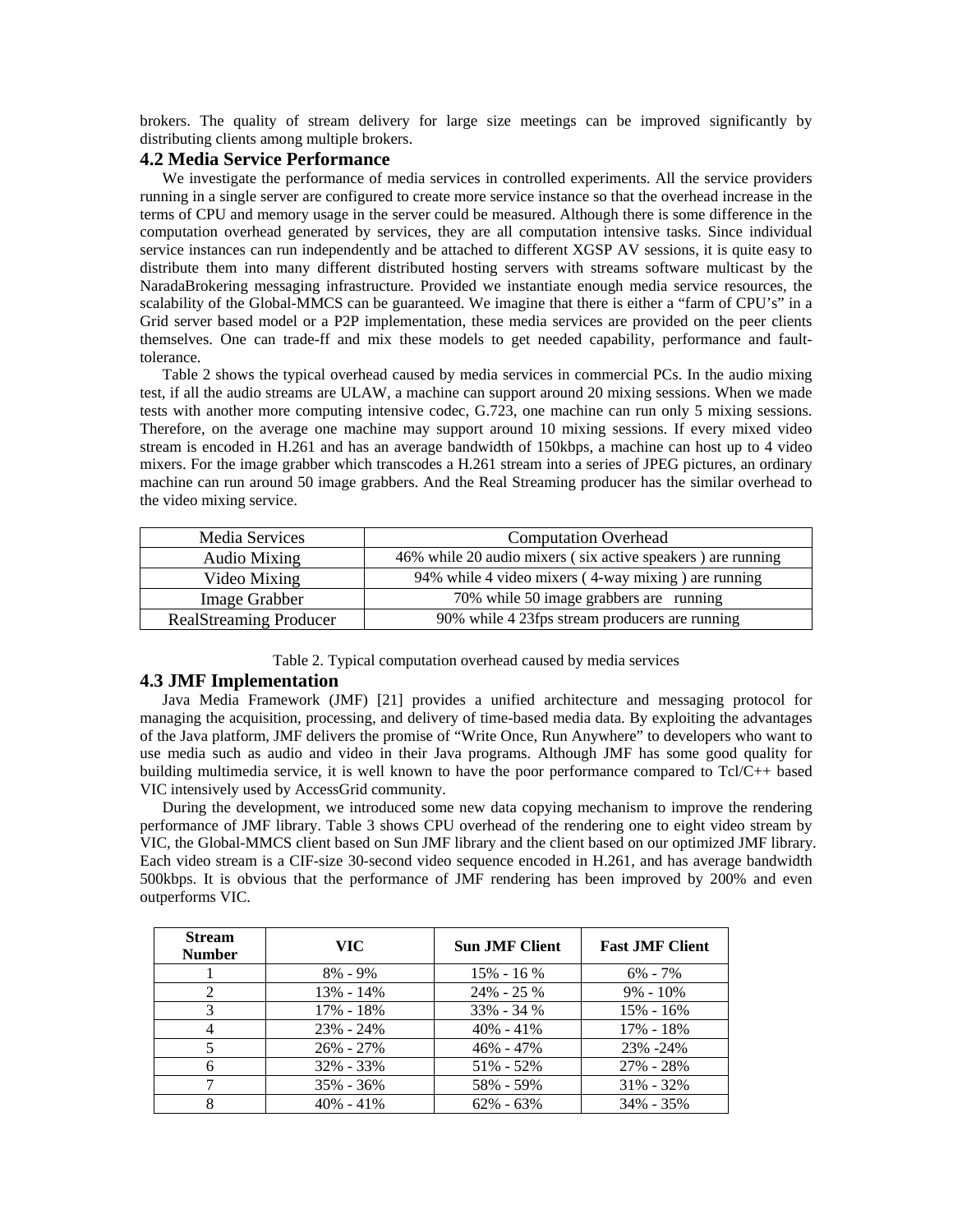#### Table 3 rendering performance of VIC, Sun JMF and enhanced JMF

# **4.4 Scalability Discussion**

On the basis of measurement in controlled experiment environment which consists of at most 4 brokers, we can discuss the scalability of the system in a more general way and larger scale. Consider scenarios where users are connected in collaborative sessions such as supported in Access Grid rooms or text chat sessions. All communication is performed by NaradaBrokering installed as a mixture of standalone brokers, handlers/plug-ins for clients or Web services.

The software routing is performed by the handlers and the brokers. The routers fall into two groups: Geographical routers handle traffic in a particular region and Functional routers cope with particular capabilities – in this case the different rooms. Hardware multicast is one approach to geographical multicast. However note that we ignore the possibility of hardware multicast below and assume software multicast where this is needed. Note that we have very efficient communication between institutions and hardware multicast would only be useful internal to each organization where it could add quite a bit of value and be easier to implement than globally across institution. NaradaBrokering supports hybrid protocols that mix hardware unicast and multicast. The network architecture is designed to make communication traffic as reliable and low bandwidth as possible.

Note we replicate the routers for each room at each institution so as to minimize traffic between institutions by using software multicast only within each institution. We give a more detailed analysis below ignoring any Geographical routers. These could be implemented in P2P fashion using NaradaBrokering handlers on the clients.

Assume there are *N* Institutions, *R* XGSP AV sessions and *M* participants per "session". Let each person send out one native AV stream and receive *4+X* streams. Let each client mix the (first) *4* streams to make one composite mixed stream. The other *X* streams can either be other mixed streams or native webcam streams. Clients are also capable of generating these thumbnails of the received streams and publish over the NaradaBrokering. Note we are mixing and image grabbing in P2P mode as more CPU power on clients. One could mix on servers but currently low end Linux server can produce up to 4 mixed streams where each mixed stream made up of 4 native streams. Thus one needs *M\*R/4* servers for mixing to make the MR composite streams imagined here. The clients can display any of received streams and/or the mixed stream that it makes itself. And it can send out 2 streams including the native stream from its webcam and mixed one it makes.

Assume each person can only in one room. We configure S servers at each institution each handling *R/S* rooms. So the traffic at each server is receiving *2\*M* streams and dispatching *(N-1)\* 2\*M/N* streams to remote sites. Here we assume uniform distribution *M/N* people per session per site, so each session dispatches  $(4+X)^*M/N$  streams to local clients. Thus total traffic per session for the server is  $4*M$ *+(2+X)\*M/N* streams.

We can illustrate the result in a particular example: let  $R = 50$ ,  $S = 25$ ,  $N = 2$ ,  $M = 20$ ,  $X = 4$ . Assume the bandwidth of each stream is 1/3 Mbps. Therefore each Server has 93 Mbps traffic summing input and output bandwidth which has basically reach the peak rate in a server with 100 Mbps network interface. Each client needs to handle up to 3.3 Mbps traffic. Each Institution has 50 servers and 500 clients, so we get totally 50 servers and 1000 clients.

Based on the measurement result in Table 1, one regular server can usually run up to 20 audio mixers. We need other 3 or 4 audio servers for 50 sessions. Many rooms can share a server for their session control Web Service and we can estimate that a safe number is 500 users per session server. Two session servers and two H.323/SIP gateways should be enough for 1000 users. If for each session we need to generate a RealMedia stream simultaneously, at least 12 servers are necessary for 50 sessions. To support thousands of streams and dozens of sessions, media services demands the computation resources in dozens.

#### **5. Conclusion and Future Work**

In this paper we present the design principle and experience of building a scalable service-oriented VoIP conferencing system. This system uses NaradaBrokering messaging middleware as QoS-aware service hosting and delivery infrastructure. Further the XGSP collaboration framework is defined for the media service and session management. Such a service-oriented and integrated collaboration environment greatly improves the scalability of traditional videoconferencing system, benefits customers using diverse multimedia terminals through different network connections and simplifies the further extension and interoperability.